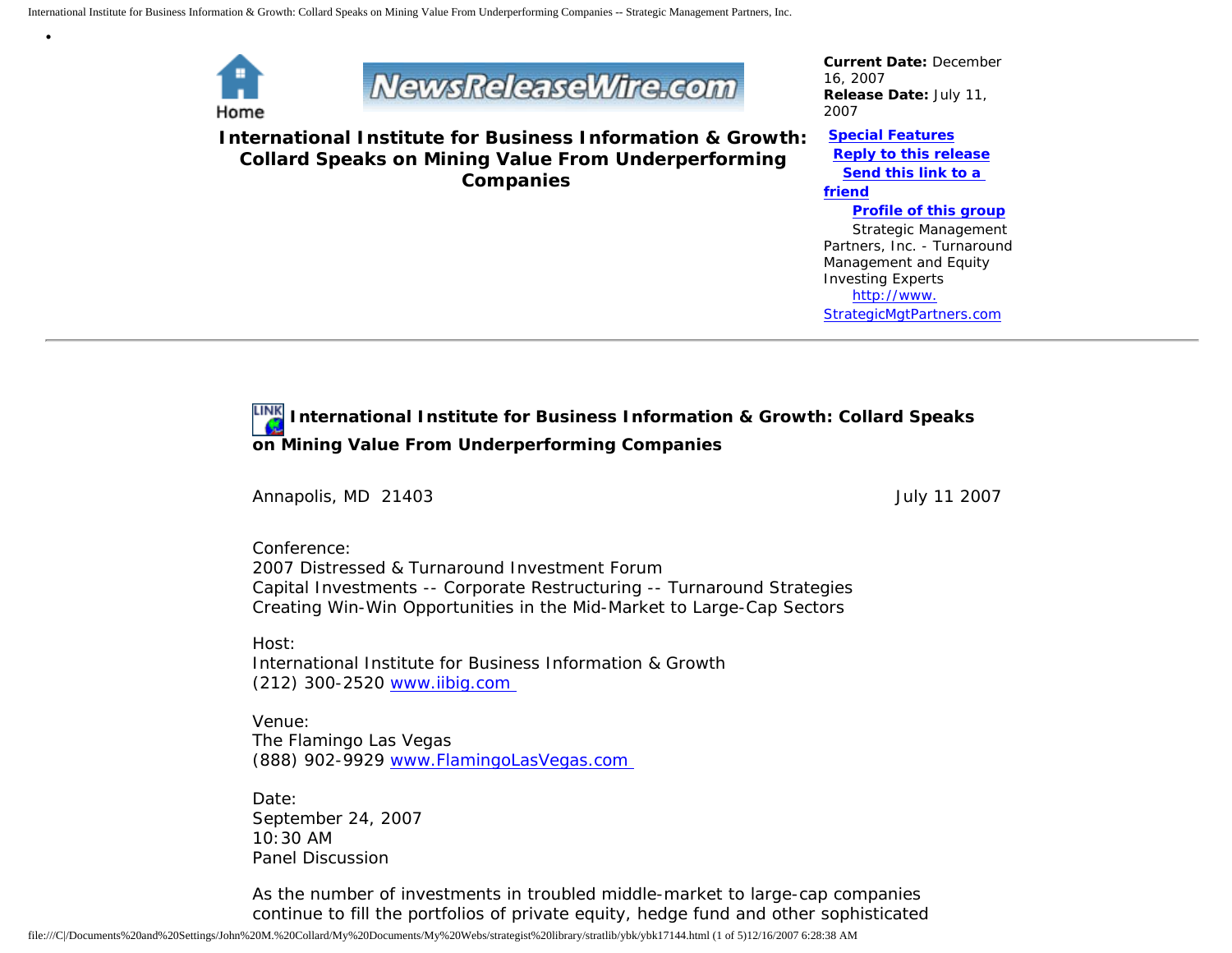investors, there is a growing need to employ 'big-picture' strategies that utilize both corporate restructuring and turnaround management savvy; in addition to financial and capital market innovations.

Creating 'win-win' opportunities in this market requires the marshalling of clever and multi-layered capital market, legal and accounting strategies. In addition, and more importantly, corporate restructuring and turnaround strategies must also be deployed to complete the process of mining value from underperforming and troubled companies.

There are many conferences that focus on the narrow subject of distressed 'debt.' But the issues and opportunities that revolve around debt in troubled companies are only part of the marketplace of investing successfully in the whole distressed and turnaround market. This Forum is the place where professionals representing solutions and strategies in this highly sophisticated and lucrative market will meet and discuss ideas and outcomes.

Panel:

Mining Value From Underperforming & Troubled Companies

Moderator: John M. Collard, CTP, Chairman, Strategic Management Partners, Inc.

Panelists:

Richard W. Wirth, CEO, Corporate Renewal Services, Inc. Mark E. Chesen, President, National City Capital Markets Philip A. Arra, President, Hunt Special Situations Group, LP

Mr. Collard said "there is real value-added realized when investors bring in turnaround professionals to run a company or advise private equity investors on investing in underperforming companies in which they want to invest. They bring a unique leadership style to focus on the immediacy of changes required. When a company is in trouble a different transferable set of leadership skills is required to set the company back on a profitable path." "Focusing on exit strategies from the start is key to maximizing returns on investment. You must build enterprises that future buyers want to invest in."

"More private equity and hedge fund investors are seeking the help of turnaround experts, and many are adding this talent to their senior management roles." Regardless of who employs the turnaround manager, their unique expertise is required to be successful in this market.

###

Reference:

[www.StrategicMgtPartners.com](http://www.strategicmgtpartners.com/)

[Distressed & Turnaround Investment Forum Agenda](http://www. iibig.com/conferences/F0701/overview.html)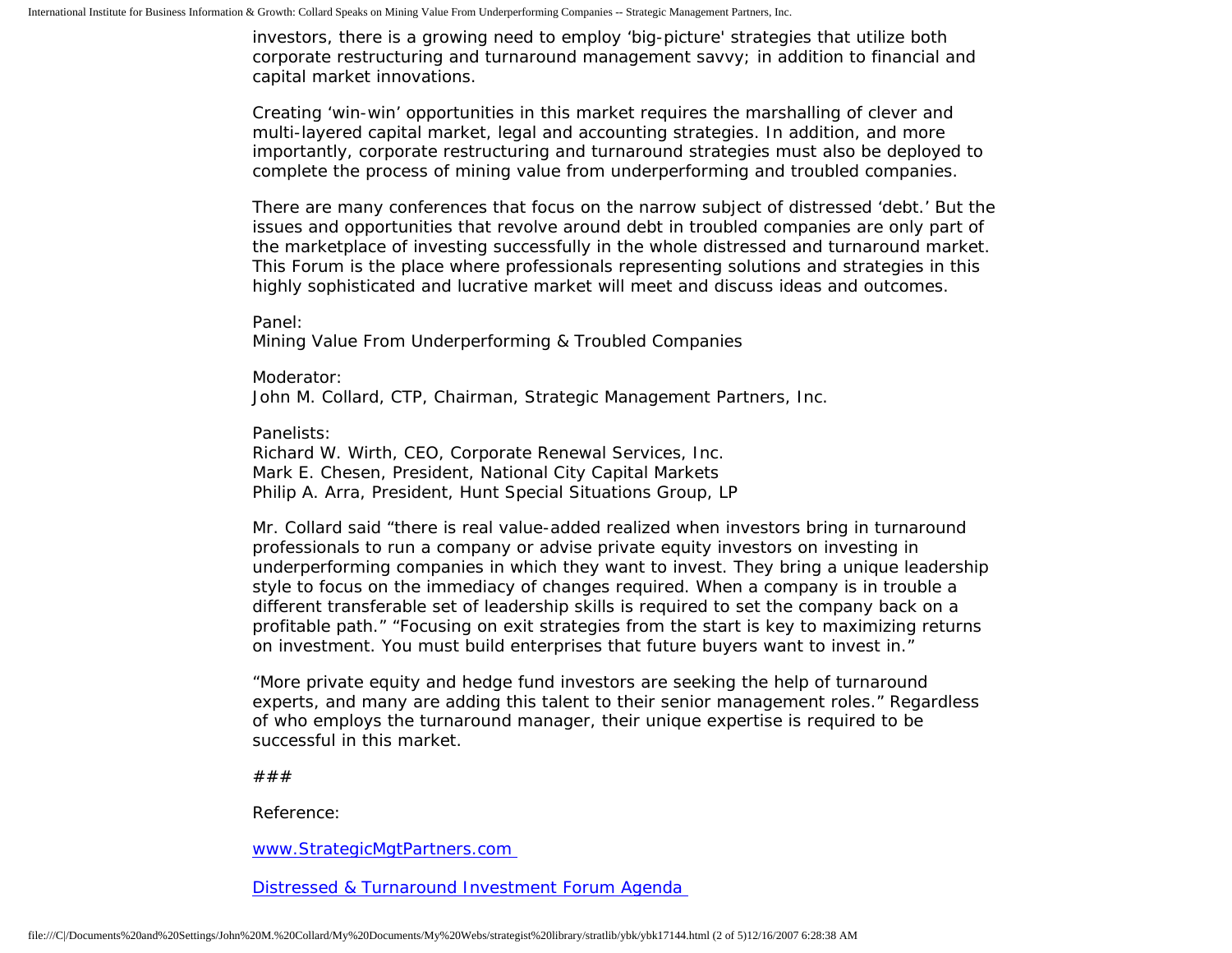International Institute for Business Information & Growth: Collard Speaks on Mining Value From Underperforming Companies -- Strategic Management Partners, Inc.

[www.iibig.com](http://www.iibig.com/) 

John M. Collard (john@strategicmgtpartners.com) Chairman Strategic Management Partners, Inc. 522 Horn Point Drive Annapolis, MD 21403 Phone : 410-263-9100 Fax : 410-263-6094

[www.StrategicMgtPartners.com](http://www.strategicmgtpartners.com/)

More Information *[iiBig Distressed & Turnaround Investment Forum Overview](http://www.iibig.com/conferences/F0701/overview.html)* 



[Ask a question with InterviewNetS](http://www.expertclick.com/expertClick/contact/default.cfm?GroupID=1016)M

## **Other experts on these topics:**

- **1. [Management](http://www.expertclick.com/search/default.cfm?SearchCriteria=Management)**
- **2. [Leadership](http://www.expertclick.com/search/default.cfm?SearchCriteria=Leadership)**
- **3. [Planning](http://www.expertclick.com/search/default.cfm?SearchCriteria=Planning)**
- **4. [Invest](http://www.expertclick.com/search/default.cfm?SearchCriteria=Invest)**
- **5. [Strategy](http://www.expertclick.com/search/default.cfm?SearchCriteria=Strategy)**
- **6. [Small Business](http://www.expertclick.com/search/default.cfm?SearchCriteria=Small Business)**
- **7. [Strategic Planning](http://www.expertclick.com/search/default.cfm?SearchCriteria=Strategic Planning)**
- **8. [Advisor](http://www.expertclick.com/search/default.cfm?SearchCriteria=Advisor)**
- **9. [Valuation](http://www.expertclick.com/search/default.cfm?SearchCriteria=Valuation)**
- **10. [Transition](http://www.expertclick.com/search/default.cfm?SearchCriteria=Transition)**
- **11. [Value](http://www.expertclick.com/search/default.cfm?SearchCriteria=Value)**
- **12. [Bankruptcy](http://www.expertclick.com/search/default.cfm?SearchCriteria=Bankruptcy)**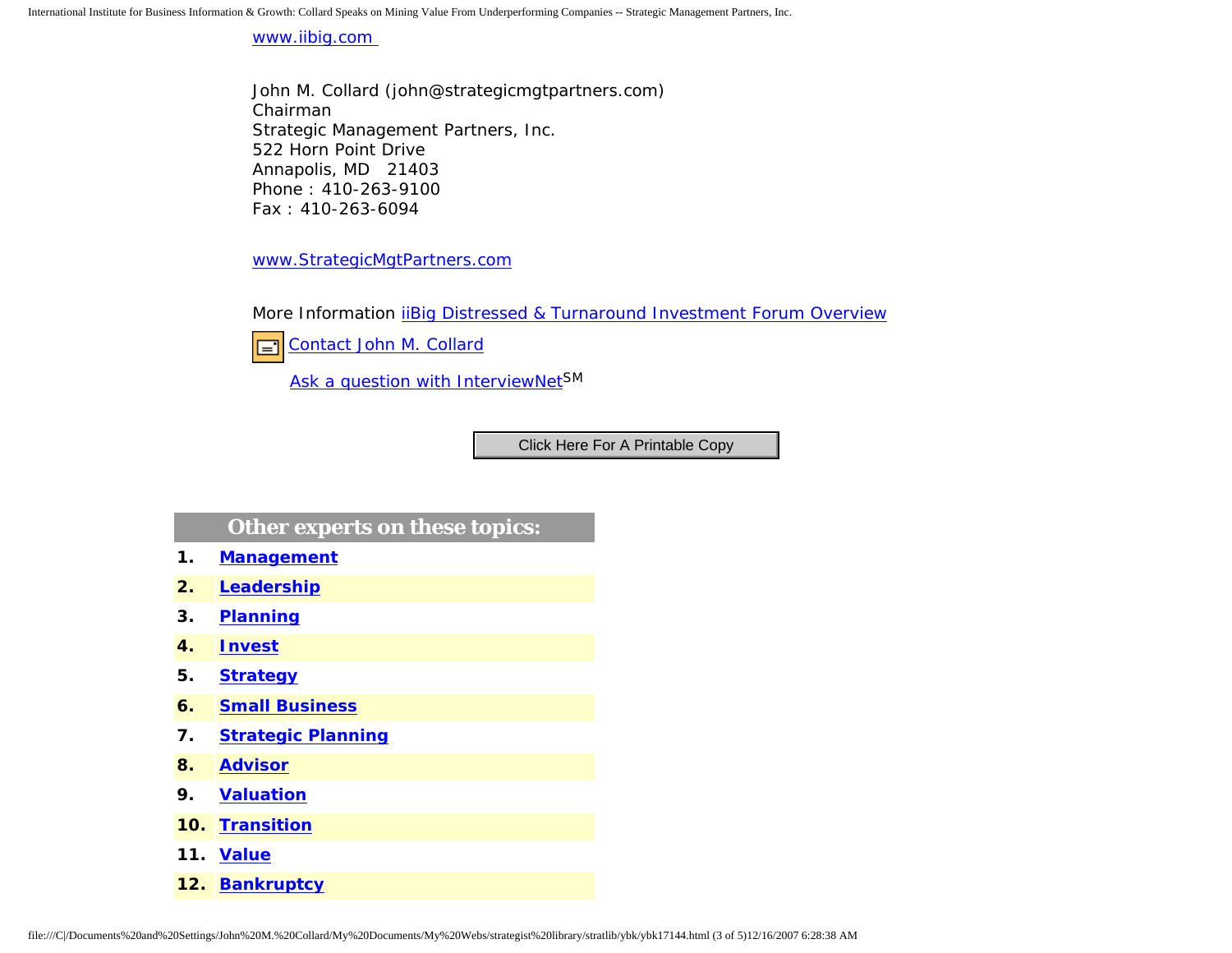International Institute for Business Information & Growth: Collard Speaks on Mining Value From Underperforming Companies -- Strategic Management Partners, Inc.

- **13. [Crisis Management](http://www.expertclick.com/search/default.cfm?SearchCriteria=Crisis Management)**
- **14. [Governance](http://www.expertclick.com/search/default.cfm?SearchCriteria=Governance)**
- **15. [Investment Management](http://www.expertclick.com/search/default.cfm?SearchCriteria=Investment Management)**
- **16. [CEO Effectiveness](http://www.expertclick.com/search/default.cfm?SearchCriteria=CEO Effectiveness)**
- **17. [Executive Leadership](http://www.expertclick.com/search/default.cfm?SearchCriteria=Executive Leadership)**
- **18. [Turnaround](http://www.expertclick.com/search/default.cfm?SearchCriteria=Turnaround)**
- **19. [Corporate Change](http://www.expertclick.com/search/default.cfm?SearchCriteria=Corporate Change)**
- **20. [Ethical Issues/Management](http://www.expertclick.com/search/default.cfm?SearchCriteria=Ethical Issues/Management)**
- **21. [Startup](http://www.expertclick.com/search/default.cfm?SearchCriteria=Startup)**
- **22. [Corporate Restructuring](http://www.expertclick.com/search/default.cfm?SearchCriteria=Corporate Restructuring)**
- **23. [Executive Transition](http://www.expertclick.com/search/default.cfm?SearchCriteria=Executive Transition)**
- **24. [Turnaround Management](http://www.expertclick.com/search/default.cfm?SearchCriteria=Turnaround Management)**
- **25. [Venture Capital](http://www.expertclick.com/search/default.cfm?SearchCriteria=Venture Capital)**
- **26. [Asset Recovery](http://www.expertclick.com/search/default.cfm?SearchCriteria=Asset Recovery)**
- **27. [Corporate Renewal](http://www.expertclick.com/search/default.cfm?SearchCriteria=Corporate Renewal)**
- **28. [Bank Portfolio Management](http://www.expertclick.com/search/default.cfm?SearchCriteria=Bank Portfolio Management)**
- **29. [Bankruptcy Avoidance](http://www.expertclick.com/search/default.cfm?SearchCriteria=Bankruptcy Avoidance)**
- **30. [Chief Executive Officers](http://www.expertclick.com/search/default.cfm?SearchCriteria=Chief Executive Officers)**
- **31. [Leadership Management](http://www.expertclick.com/search/default.cfm?SearchCriteria=Leadership Management)**
- **32. [Reposition](http://www.expertclick.com/search/default.cfm?SearchCriteria=Reposition)**
- **33. [Systems Integration](http://www.expertclick.com/search/default.cfm?SearchCriteria=Systems Integration)**
- **34. [Bankruptcy Re-Organization](http://www.expertclick.com/search/default.cfm?SearchCriteria=Bankruptcy Re-Organization)**
- **35. [Equity Capital](http://www.expertclick.com/search/default.cfm?SearchCriteria=Equity Capital)**
- **36. [Equity Investing](http://www.expertclick.com/search/default.cfm?SearchCriteria=Equity Investing)**
- **37. [Investing Investments](http://www.expertclick.com/search/default.cfm?SearchCriteria=Investing Investments)**
- **38. [Troubled Companies](http://www.expertclick.com/search/default.cfm?SearchCriteria=Troubled Companies)**
- **39. [Underperforming](http://www.expertclick.com/search/default.cfm?SearchCriteria=Underperforming)**

**Click to find more Experts on these topics**